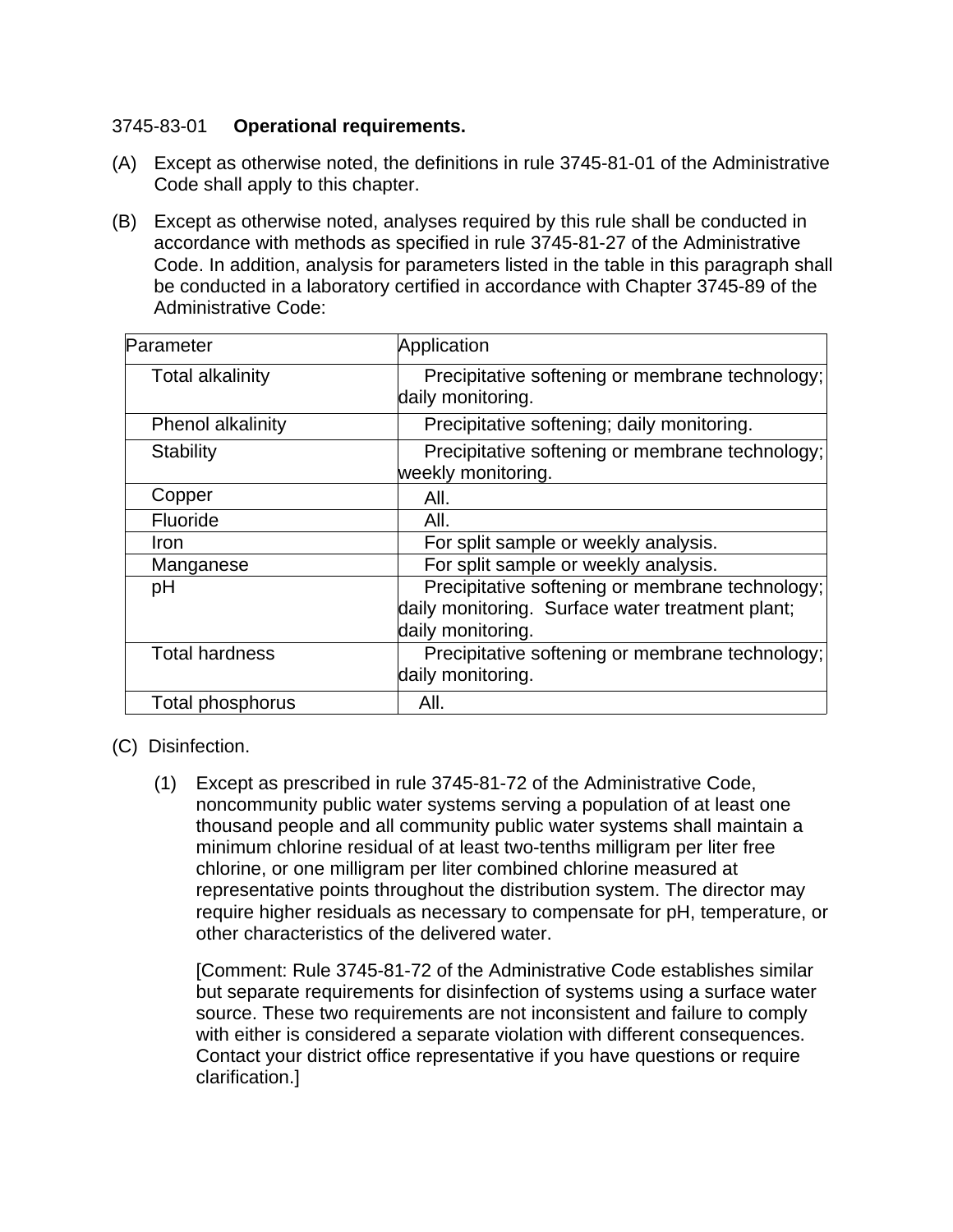- (2) Each water system subject to paragraph (C)(1) of this rule shall install and place in operation equipment capable of meeting disinfection requirements of this rule.
- (3) A system is exempt from paragraphs  $(C)(1)$  and  $(C)(2)$  of this rule if, with written approval of the director, it uses chlorine dioxide as a primary or supplementary disinfectant in accordance with the terms of the approval.
- (4) At times of actual or threatened outbreak of waterborne disease as defined in rule 3745-81-01 of the Administrative Code, or water supply emergency as determined by the director in accordance with section 6109.05 of the Revised Code, the director may require a public water system subject to paragraph (C)(1) of this rule to maintain a minimum chlorine residual of at least one milligram per liter free chlorine, or six milligrams per liter combined chlorine measured at representative points throughout the distribution system, despite possible resulting tastes or odors in the delivered water.
- (5) "Finished water storage facilities," means a tank, reservoir, or other facility used to store water that will undergo no further treatment except residual disinfection, aeration or recirculation. Finished water storage facilities serving noncommunity water systems serving a population of at least one thousand people and all community water systems, prior to being placed into service or being returned to service after repairs, inspections, painting, cleaning, or other activities that might lead to contamination, shall:
	- (a) Meet the requirements of "American Water Works Association Standard C652-02 Disinfection of Water-Storage Facilities" (2002); and
	- (b) Be monitored for chlorine residual and comply with the minimum chlorine residual established in paragraph (C)(1) of this rule and the MRDL established in paragraph (C) of rule 3745-81-10 of the Administrative Code.
- (6) Water mains serving noncommunity water systems serving a population of at least one thousand people and all community water systems, prior to being placed into service or being returned to service after repairs, inspections, or other activities that might lead to contamination, unless a minimum pressure of twenty pounds per square inch gauge at ground level is maintained at all points in the distribution system, shall:
	- (a) Meet the requirements of "American Water Works Association Standard C651-05 Disinfecting Water Mains" (2005); and
	- (b) Be monitored for chlorine residual and comply with the minimum chlorine residual established in paragraph (C)(1) of this rule and the MRDL established in paragraph (C) of rule 3745-81-10 of the Administrative Code.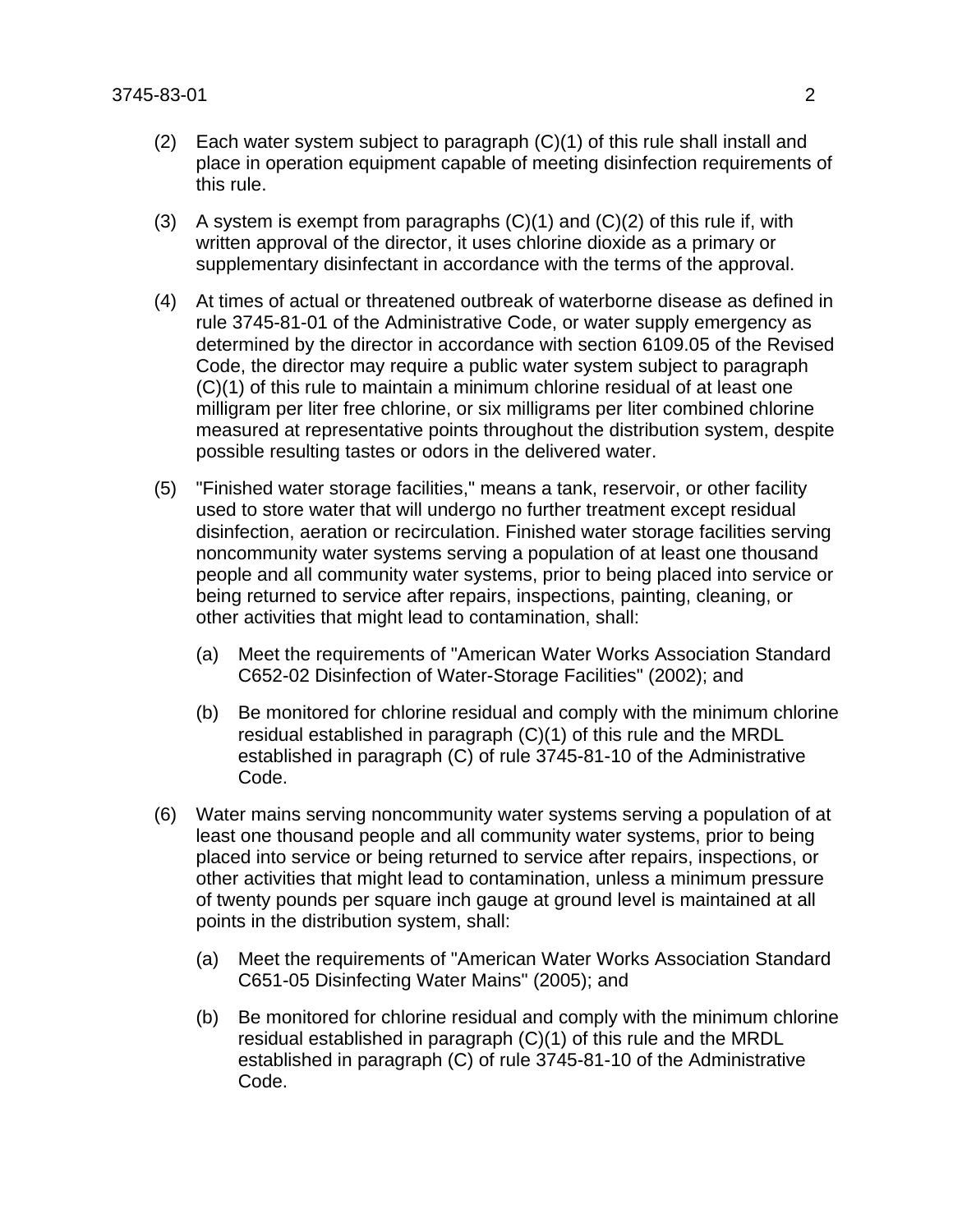## 3745-83-01 3

- (D) Approval of chemicals and components. All chemicals, substances, and materials added to or brought in contact with water in or intended to be used in a public water system or used for the purpose of treating, conditioning, altering, or modifying the characteristics of such water shall be shown by either the manufacturer, distributor, or purveyor to be non-toxic and harmless to humans when used in accordance with the formulation and concentration as specified by the manufacturer, and shall be certified as meeting the "American National Standards Institute/National Sanitation Foundation (ANSI/NSF)" standards in paragraphs (D)(1) to (D)(3) of this rule. Certification shall be from an "ANSI" accredited product certification organization.
	- (1) All chemicals shall be certified as meeting the specification of "ANSI/NSF Standard 60 Drinking Water Treatment Chemicals - Health Effects (2009)."
	- (2) All components installed by a public water system shall be certified as meeting the specifications of "ANSI/NSF Standard 61 Drinking Water System Components - Health Effects (2010)." If certification to "ANSI/NSF Standard 61" is not available for a component, an alternate component with "ANSI/NSF Standard 61" certification must be used. In cases where no alternate "ANSI/NSF Standard 61" component exists, the director may accept another component on a case by case basis until a "ANSI/NSF Standard 61" certified component is available.
	- (3) Replacement of an existing component that is not certified to "ANSI/NSF Standard 61 Drinking Water System Components - Health Effects (2010)" may be required if the director determines the component may pose a risk to human health, safety or the environment.
- (E) Minimum pressure. Community water systems shall maintain a minimum pressure of twenty pounds per square inch gauge at ground level at all points in the distribution system under all conditions of flow other than conditions caused by line breaks, extreme fire flows, or other extraordinary circumstances.
- (F) Operational analyses.
	- (1) Alkalinity.
		- (a) Total alkalinity.
			- (i) A public water system that provides precipitative softening as defined in rule 3745-7-01 of the Administrative Code or membrane technology to reduce hardness shall monitor for total alkalinity daily at each entry point to the distribution system.
			- (ii) A public water system that adjusts the alkalinity of the water for optimization of corrosion control pursuant to the lead and copper requirements in rules 3745-81-82 and 3745-81-87 of the Administrative Code shall monitor for total alkalinity at least once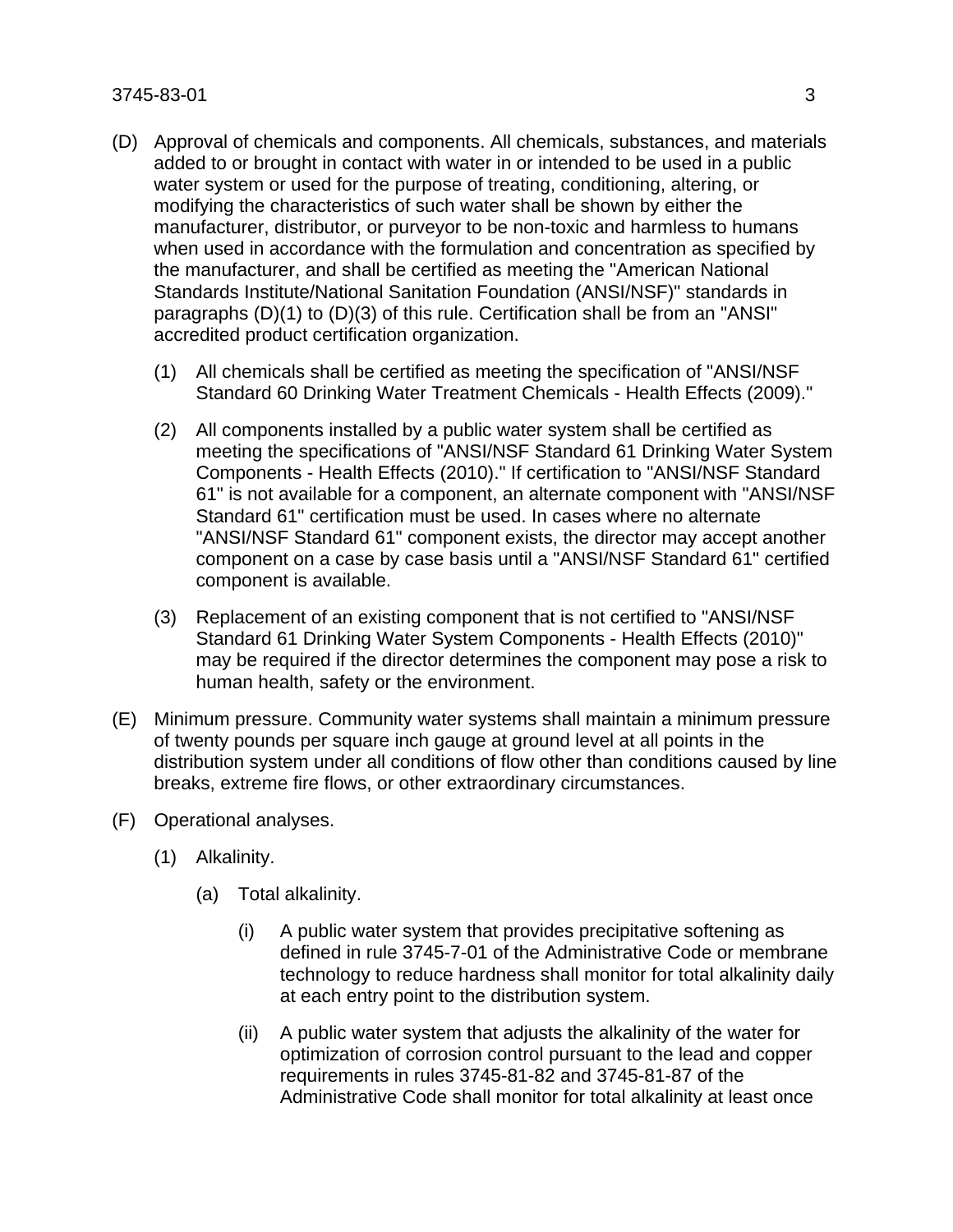every two weeks at regular intervals at each entry point to the distribution system.

 [Comment: In addition to the monitoring requirements in this paragraph, public water systems exceeding the lead and copper action level that adjust the alkalinity of the water for the purpose of providing optimal corrosion control treatment pursuant to rules 3745-81-82 and 3745-81-87 of the Administrative Code shall also monitor in accordance with the requirements of those rules.]

- (b) Phenolphthalein (or phenol) alkalinity. A public water system that provides precipitative softening as defined in rule 3745-7-01 of the Administrative Code shall monitor for phenolphthalein alkalinity daily at each entry point to the distribution system.
- (c) Stability. A public water system that provides precipitative softening as defined in rule 3745-7-01 of the Administrative Code or membrane technology to reduce hardness shall monitor for stability at least weekly at each entry point to the distribution system.
- (2) Chlorine residual.
	- (a) A public water system that provides water treated with chlorine shall monitor for free or combined chlorine at least once every day that water is available to the public at each entry point to the distribution system and a representative point or points in the distribution system. A noncommunity ground water system whose distribution system is solely interior plumbing in a single building only needs to collect one representative sample daily.
	- (b) A public water system that uses chlorine solely for the oxidation of iron, manganese or hydrogen sulfide and is not required to maintain a residual in the distribution system does not have to perform the monitoring in paragraph (F)(2)(a) of this rule.

 [Comment: In addition to the requirements above, a public water system that uses a surface source, in whole or in part, shall also conduct disinfection monitoring in accordance with rule 3745-81-74 of the Administrative Code. A public water system that uses a ground water source and provides 4-log inacativation of viruses shall also conduct disinfection monitoring in accordance with rule 3745-81-43 of the Administrative Code.]

(3) Copper. A public water system that intends to apply a copper compound to the water supply source shall notify the director of their intent to apply the compound, and monitor for copper at least weekly, at each entry point to the distribution system for at least one month after the compound has been applied.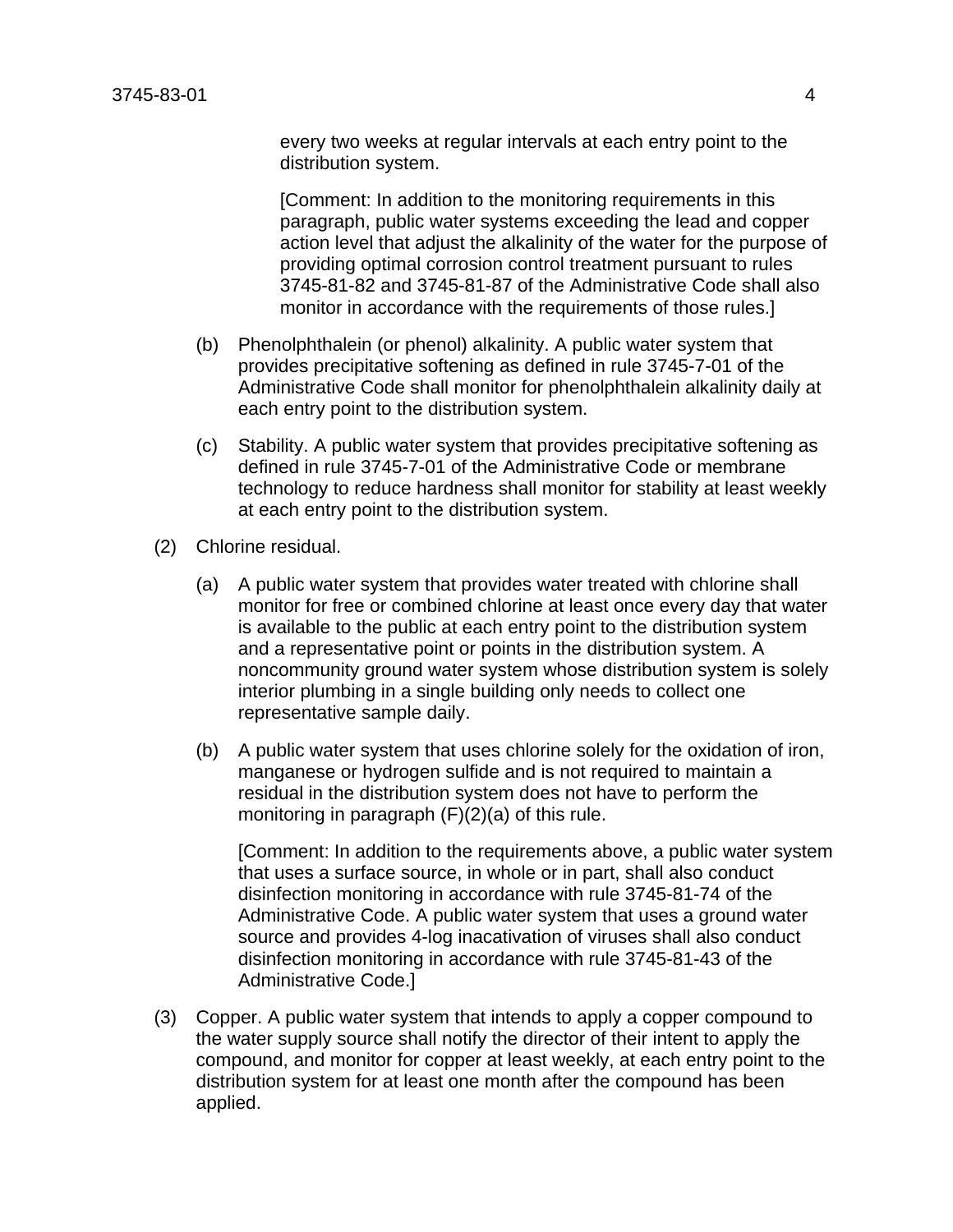- (4) Fluoride.
	- (a) A public water system that adds fluoride to the water supply shall monitor for fluoride:
		- (i) At least once every day that water is available to the public at each entry point to the distribution system; and
		- (ii) Prior to fluoridation at least once per month.
	- (b) Samples shall be analyzed as soon as possible, but in no case later than forty-eight hours after the time of collection.
- (5) Iron.

 A community public water system that provides treatment to reduce iron shall monitor for iron at least at each entry point to the distribution system.

- (a) Community systems serving up to and including two hundred fifty persons shall monitor:
	- (i) Weekly with an in-house test kit in accordance with paragraph  $(F)(5)(c)$  of this rule and one split sample monthly by a state certified laboratory; or
	- (ii) Weekly by a state certified laboratory.
- (b) Community systems serving greater than two hundred fifty persons shall monitor:
	- (i) A minimum of five days per week with an in-house test kit in accordance with paragraph (F)(5)(c) of this rule and one split sample monthly by a state certified laboratory; or
	- (ii) Weekly by a state certified laboratory.
- (c) An iron test kit shall have a minimum detection level of 0.2 milligrams per liter. Furthermore, the deviation of the split sample shall not be greater than 0.2 milligrams per liter. If the deviation is greater, then the public water system shall conduct weekly monitoring at a state certified laboratory. A public water system may return to monthly analysis at a state certified laboratory once the deviation of the split sample is no greater than 0.2 milligrams per liter. The director may accept an alternate collection frequency and deviation from in-house test kits for split sampling requirements.
- (6) Manganese.

 A community public water system that provides treatment to reduce manganese shall monitor for manganese at least at each entry point to the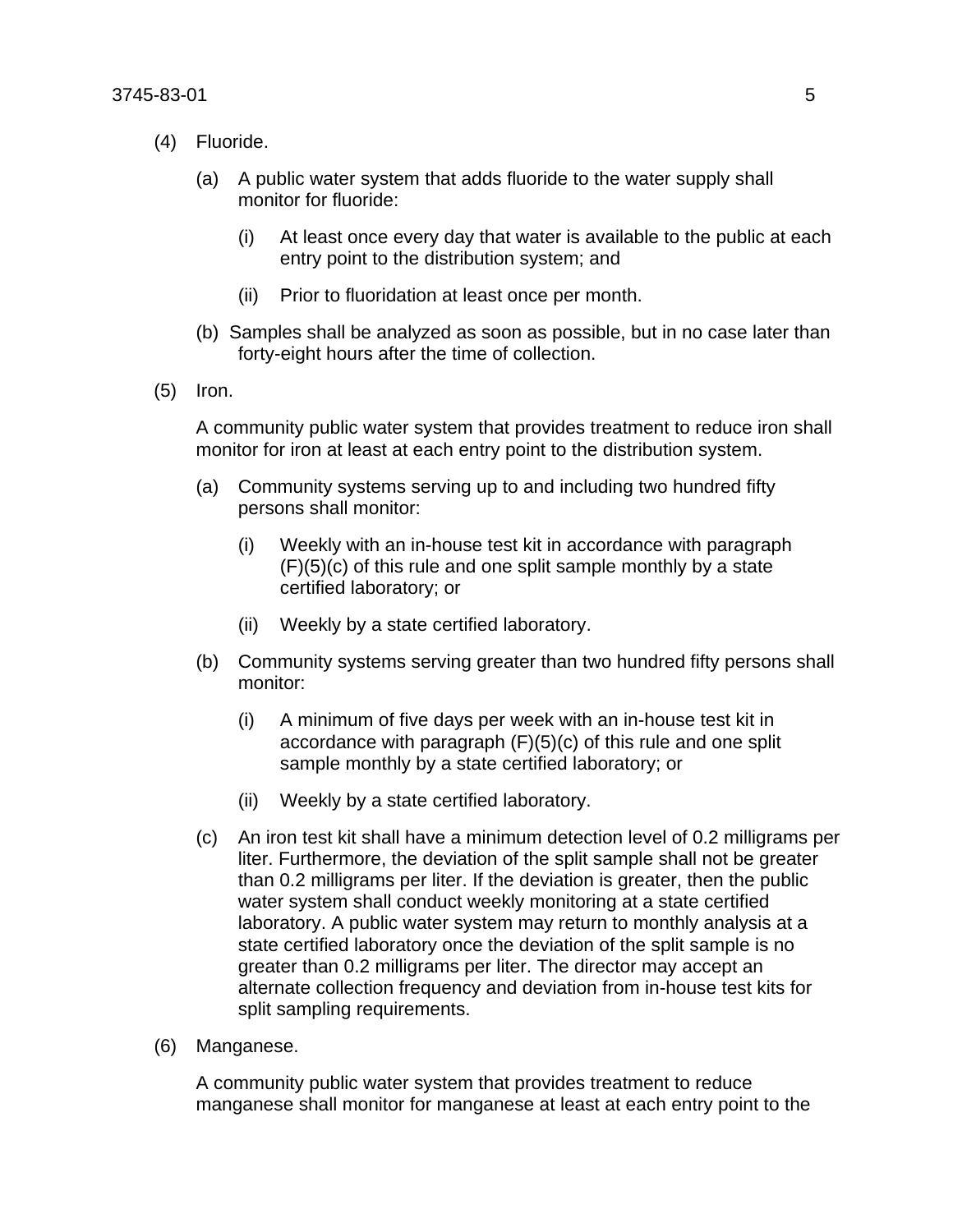distribution system.

- (a) Community systems serving up to and including two hundred and fifty persons shall monitor:
	- (i) Weekly with an in-house test kit in accordance with paragraph (F)(6)(c) of this rule and one split sample monthly by a certified laboratory; or
	- (ii) Weekly by a state certified laboratory.
- (b) Community systems serving greater than two hundred fifty persons shall monitor:
	- (i) A minimum of five days per week with an in-house test kit in accordance with paragraph (F)(6)(c) of this rule and one split sample monthly by a certified laboratory; or
	- (ii) Weekly by a state certified laboratory.
- (c) A manganese test kit shall have a minimum detection level of 0.02 milligrams per liter. Furthermore, the deviation of the split sample shall be no greater than 0.04 milligrams per liter. If it is greater, then the public water system shall conduct weekly monitoring at a state certified laboratory. A public water system may return to monthly analysis at a state certified laboratory once the deviation of the split sample is no greater than 0.04 milligrams per liter. The director may accept an alternate collection frequency and deviation from in-house test kits for split sampling requirements.
- (7) Orthophosphate.
	- (a) A public water system that adds orthophosphate to the water for the purpose of providing corrosion control treatment for purposes other than compliance with the lead and copper rules shall monitor at least monthly at each entry point to the distribution system.
	- (b) A public water system that adds orthophosphate to the water supply for optimization of corrosion control pursuant to the lead and copper requirements of rules 3745-81-82 and 3745-81-87 of the Administrative Code shall monitor for orthophosphate at least once every two weeks at regular intervals at each entry point to the distribution system.

 [Comment: In addition to the monitoring requirements above, public water systems exceeding the lead and copper action level that add orthophosphate to the water for the purpose of providing optimal corrosion control treatment pursuant to rules 3745-81-82 and 3745-81- 87 of the Administrative Code shall also monitor in accordance with the requirements of those rules.]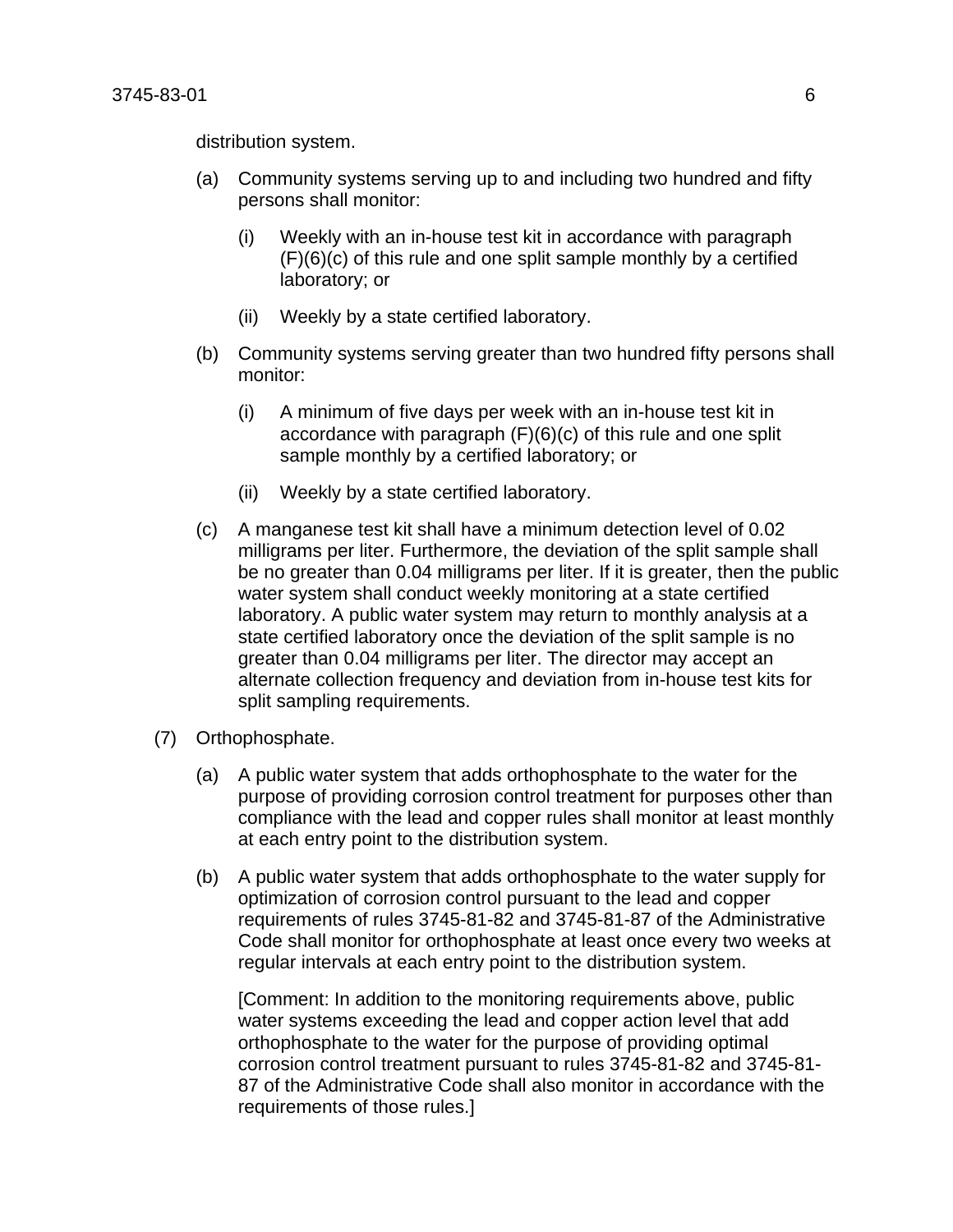- (8) pH.
	- (a) A public water system that adjusts the pH of the water supply for stabilization shall monitor for pH at least once every day that water is available to the public at each entry point to the distribution system.
	- (b) A public water system that employs precipitative softening as defined in rule 3745-7-01 of the Administrative Code or membrane technology to reduce hardness shall monitor for pH at least once every day that water is available to the public at each entry point to the distribution system.
	- (c) A public water system that uses a surface water source, in whole or in part, shall also conduct pH monitoring in accordance with rule 3745-81- 74 of the Administrative Code.
	- (d) A public water system that adjusts the pH of the water for optimization of corrosion control pursuant to the lead and copper requirements of rules 3745-81-82 and 3745-81-87 of the Administrative Code shall monitor for pH at least once every two weeks at regular intervals at each entry point to the distribution system.

 [Comment: In addition to the monitoring requirements above, public water systems exceeding the lead and copper action level that adjust the pH of the water for the purposes of providing optimal corrosion control treatment pursuant to rules 3745-81-82 and 3745-81-87 of the Administrative Code shall also monitor in accordance with the requirements of those rules. A public water system that uses a ground water source and provides 4-log inactivation of viruses shall also conduct disinfection monitoring in accoradance with rule 3745-81-43 of the Administrative Code.

- (9) Total hardness.
	- (a) A community public water system serving up to and including two hundred fifty persons that provides ion exchange treatment to reduce hardness shall monitor for total hardness at least monthly at each entry point to the distribution system.
	- (b) A community public water system serving greater than two hundred fifty persons that provide ion exchange treatment to reduce hardness shall monitor for total hardness at least weekly at each entry point to the distribution system.
	- (c) A public water system that provides precipitative softening treatment as defined in rule 3745-7-01 of the Administrative Code or that provides membrane technology to reduce hardness shall monitor for total hardness at least daily at each entry point to the distribution system.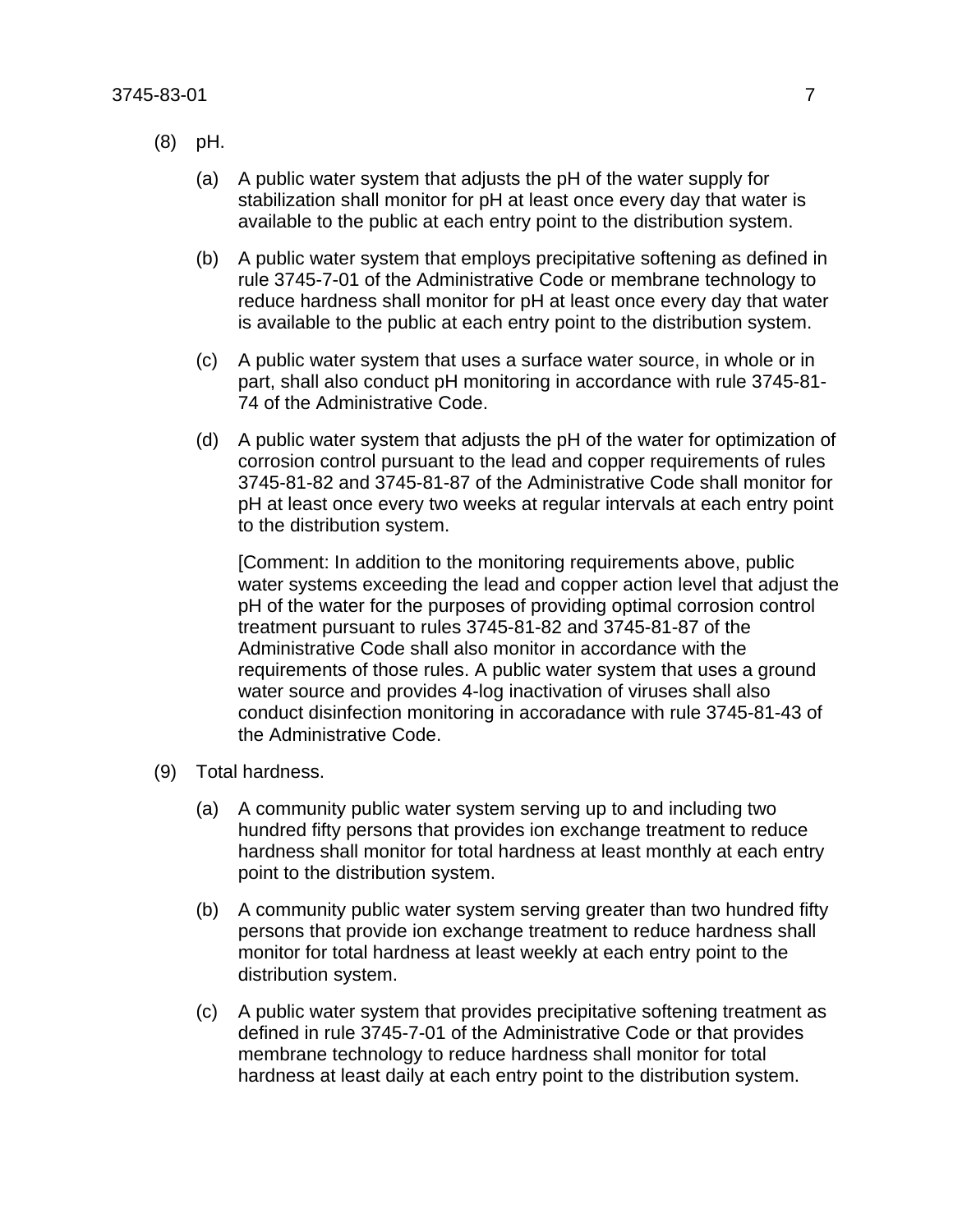- (10) Total phosphorus. A public water system that adds phosphate to the water supply for purposes other than corrosion control, shall monitor for total phosphorus at least monthly at each entry point to the distribution system.
- (G) The director may require additional monitoring as needed to assess operational performance than is otherwise specified in this rule, including but not limited to operational monitoring required to assess the effectiveness of treatment for contaminants regulated in Chapter 3745-81 of the Administrative Code. The director shall notify the public water system of additional monitoring required under this paragraph in writing or via plan approval issued in accordance with Chapter 3745-91 of the Administrative Code.

## (H) Reports.

- (1) In addition to any other reporting requirement of Chapter 3745-81 of the Administrative Code, the owner or operator of a public water system required to monitor under paragraphs (F) and (G) of this rule shall prepare and submit an operation report for each month of operation on forms acceptable to the director. The director may require that the report include the following:
	- (a) General operation data, including but not limited to, identification of the operating source at a given time, number of hours of operation, filter run times, backwash duration, filter backwash recycle percentages, head loss, interruptions in treatment, equipment inspection/maintenance dates, minimum system pressure, pre and intermediate tap sampling results, and deviations from normal day-to-day operations;
	- (b) A summary of samples analyzed, including distribution system sampling and chlorine residual sampling;
	- (c) Information on daily water treatment and system pumpage;
	- (d) Information on chemical application, including but not limited to, chemical feed pump ranges, chemical dosages, chemical feed rates, pre, intermediate or post treatment application changes in chemical type, location, and dosage due to emergencies, and seasonal variations;
	- (e) Analysis of general parameters relating to the quality of the treated drinking water;
	- (f) Source water levels, including but not limited to, low and high levels in flowing in streams, lakes and reservoirs, static and drawdown levels in production and monitoring wells under any conditions including flooding and drought periods;
	- (g) Such other information as may be necessary or desirable for the director to carry out the director's duties under Chapter 6109. of the Revised Code.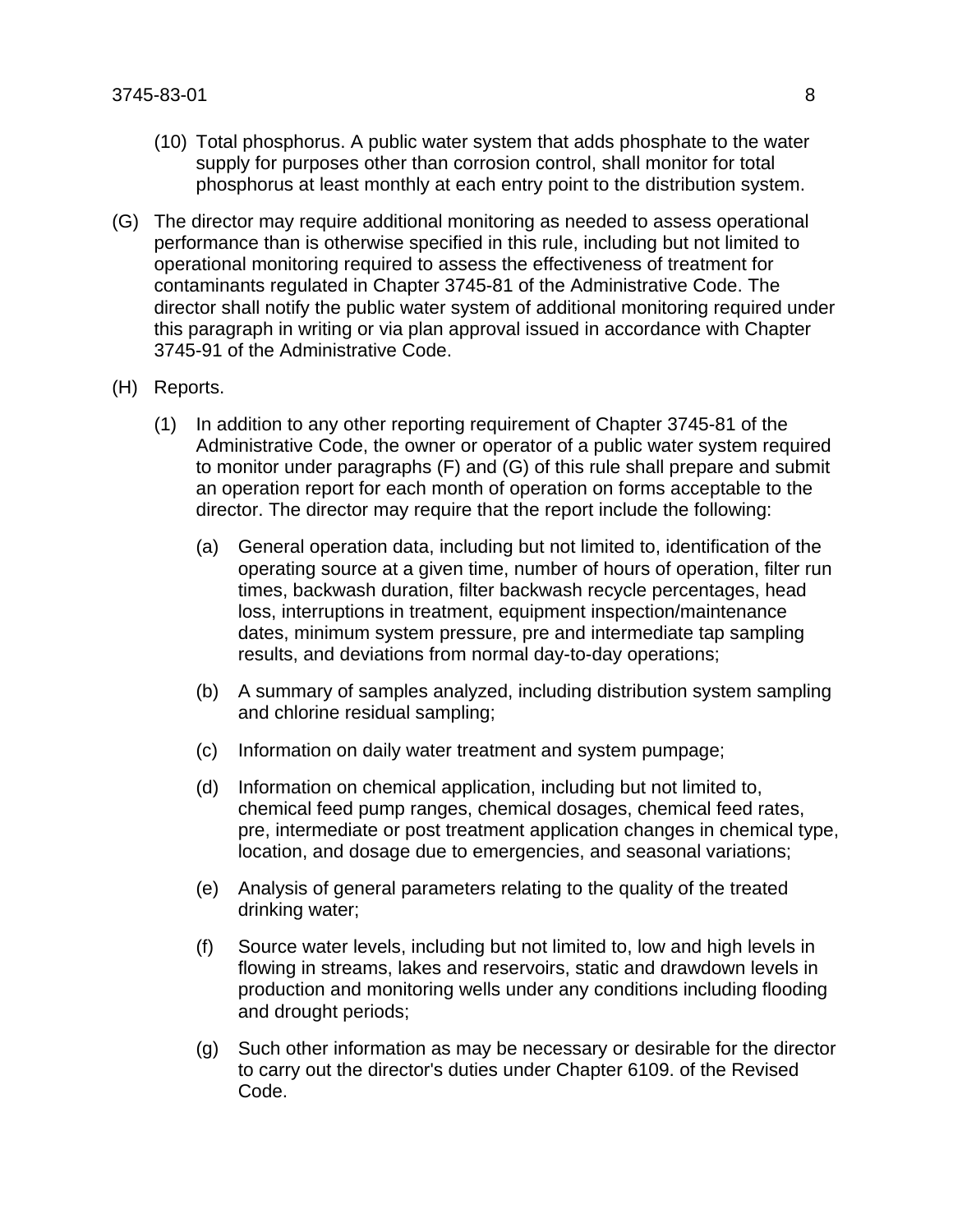(2) The operation report shall be signed by the operator of record designated in accordance with rule 3745-7-02 of the Administrative Code or by an individual who has been delegated by the operator of record.

 Delegation of authority to another individual shall not relieve the operator of record of responsibilities to ensure that all data is true and correct. The operator of record, along with the person who was delegated authority, shall be held responsible for any violations regarding incomplete, incorrect, or falsified data on the operation report.

(3) The operation report shall be submitted via a method acceptable to the director no later than the tenth of the month following the month for which the report was prepared. Beginning on the dates in the following table, the operation report must be submitted electronically via a method acceptable to the director.

| Population served | Latest date to begin electronic reporting |
|-------------------|-------------------------------------------|
| 3,301 or more     | Uuly 1, 2012                              |
| $ 501 - 3,300 $   | Uuly 1, 2013                              |
| 500 or fewer      | <b>July 1, 2014</b>                       |

The director may grant up to a twenty-four month extension to the electronic reporting requirement. A public water system requesting an extension shall submit a detailed explanation as to why electronic reporting cannot be performed.

- (4) The owner or operator shall report to the appropriate Ohio environmental protection agency district office as soon as possible, but within twenty-four hours, the discovery of any serious plant or distribution system breakdown or condition causing or likely to cause:
	- (a) Any discharge of water not in accordance with section 6109. of the Revised Code or the rules adopted thereunder;
	- (b) Any major interruption in service or disinfection; or
	- (c) Any hazard for employees, consumers, the public or the environment.

[Comment: This rule incorporates the "American Water Works" standards C651-05 and C652-02 by reference. Copies may be obtained from the "AWWA Bookstore, 6666 West Quincy Avenue, Denver, Co, 80235, 1-800-926-7337, www.awwa.org." These standards are available for review at "Ohio EPA, Lazarus Government Center, 50 W. Town Street, Suite 700, Columbus, OH, 43215-3425."]